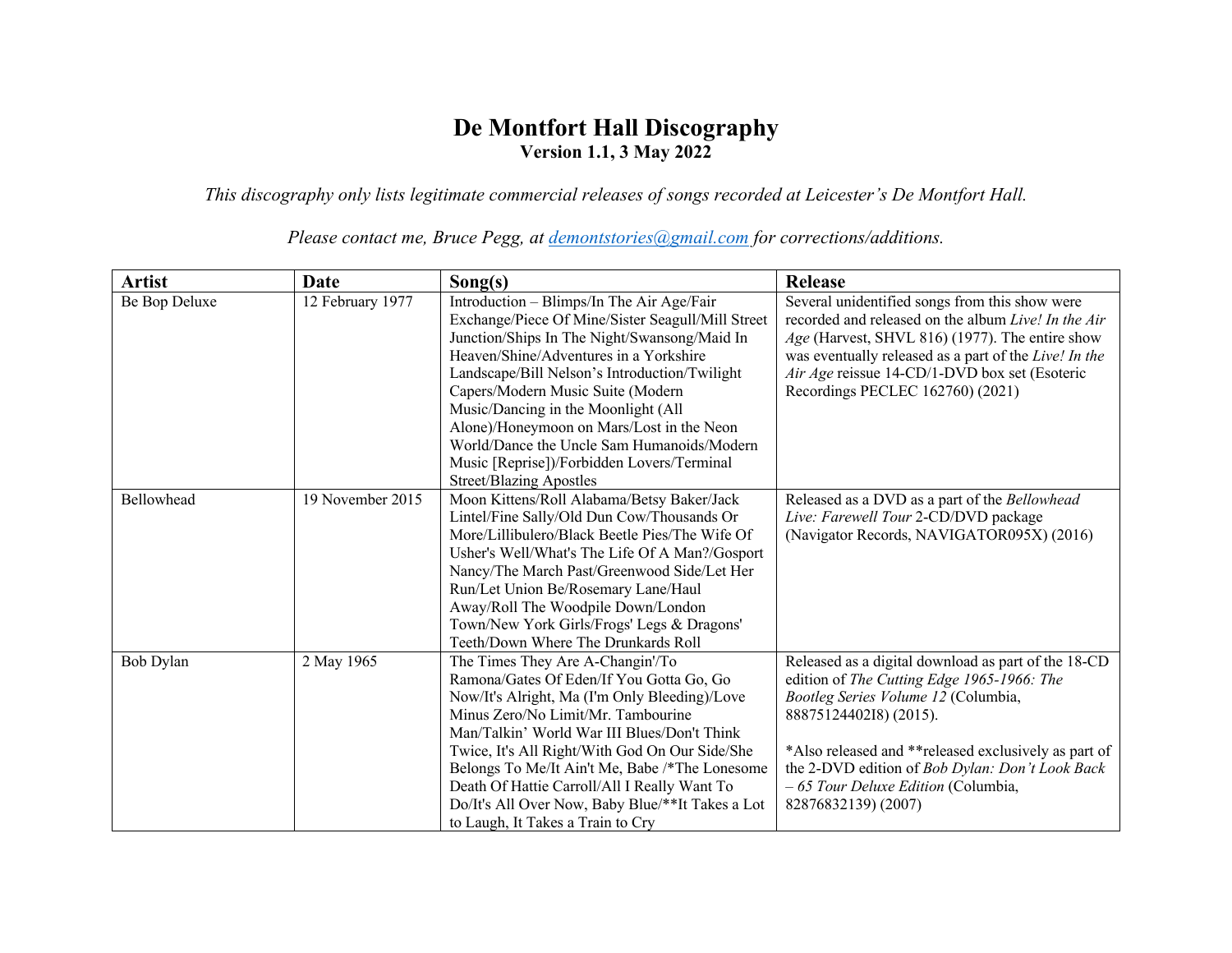| Bob Dylan        | 15 May 1966       | She Belongs To Me/Fourth Time Around/Visions<br>Of Johanna/It's All Over Now, Baby<br>Blue/Desolation Row/Just Like A Woman/Mr.<br>Tambourine Man/Tell Me, Momma/I Don't<br>Believe You (She Acts Like We Never Have<br>Met)/Baby, Let Me Follow You Down/Just Like<br>Tom Thumb's Blues/Leopard-Skin Pill-Box<br>Hat/One Too Many Mornings/Ballad Of A Thin<br>Man/Like A Rolling Stone | Released as part of the 36-CD Bob Dylan - The<br>1966 Live Recordings (Columbia, 889853581924)<br>(2016)                                                                                                                                                                                                                           |
|------------------|-------------------|------------------------------------------------------------------------------------------------------------------------------------------------------------------------------------------------------------------------------------------------------------------------------------------------------------------------------------------------------------------------------------------|------------------------------------------------------------------------------------------------------------------------------------------------------------------------------------------------------------------------------------------------------------------------------------------------------------------------------------|
| Hawkwind         | 29 September 1977 | Robot/High Rise/*Quark, Strangeness And<br>Charm/*Masters Of The Universe/**Welcome To<br>The Future/*Spirit Of The Age/*Sonic Attack                                                                                                                                                                                                                                                    | Released on the album PXR5 (Charisma, CDS<br>4016) (1977)                                                                                                                                                                                                                                                                          |
|                  |                   |                                                                                                                                                                                                                                                                                                                                                                                          | *and **released on the album The Weird Tapes No<br>2 - Hawkwind Live/Hawklord's Studio (Hawkwind<br>Records, HAWKVP7CD) (2000); also released on<br>the album Live - Sonic Attack (Secret Records<br>Limited, SECDD010) (2010); also released (except<br>**) on the album <i>Best of Live</i> (Secret Records,<br>SECLP191) (2018) |
| Rory Gallagher   | 19 April 1978     | Garbage Man/Roberta                                                                                                                                                                                                                                                                                                                                                                      | Released on the album BBC Sessions (RCA, Capo<br>701) (1999)                                                                                                                                                                                                                                                                       |
| Gallagher & Lyle | 2 February 1977   | I Wanna Stay With You/Breakaway/Love On The<br>Airwaves/Runaway/Stay Young/The Greatest<br>Australian Dream/Every Little Teardrop/Head<br>Talk/If I Needed Someone/I Believe In You/Heart<br>On My Sleeve/When I'm Dead And Gone                                                                                                                                                         | Released on the album Live at the De Montfort Hall<br>Leicester 1977 (The Store for Music, SJPCD602)<br>(2019)                                                                                                                                                                                                                     |
| Genesis          | 25 February 1973  | Watcher of the Skies/Get 'Em Out by<br>Friday/Musical Box/The Knife                                                                                                                                                                                                                                                                                                                      | Released on the album Genesis Live (Charisma<br>CLASS 1) (1973)                                                                                                                                                                                                                                                                    |
| Marillion        | 5 March 1984      | Forgotten Sons/Garden Party/Market Square<br>Heroes/*Chelsea Monday                                                                                                                                                                                                                                                                                                                      | Released on the album Real to Reel (EMI, EG<br>2603031) (1984)<br>*Released on the Japanese album The Thieving<br>Magpie (La Gazza Ladra) (EMI, TOCP-67793.94)<br>(2005)                                                                                                                                                           |
| Marillion        | 24 April 1990     | Backstage/The King Of Sunset Town/Slainte<br>Mhath/Easter/Uninvited Guest/Warm Wet<br>Circles/That Time of the Night (The Short<br>Straw)/Holloway Girl/Berlin/Seasons End/Hooks<br>In You/The Space/Kayleigh/Lavender/Heart Of                                                                                                                                                          | Released as the second DVD of the 2-DVD package<br>From Stoke Row To Ipanema: A Year In The Life<br>June 89 - July 90 (Sony, DVSS249751100) (2003).                                                                                                                                                                                |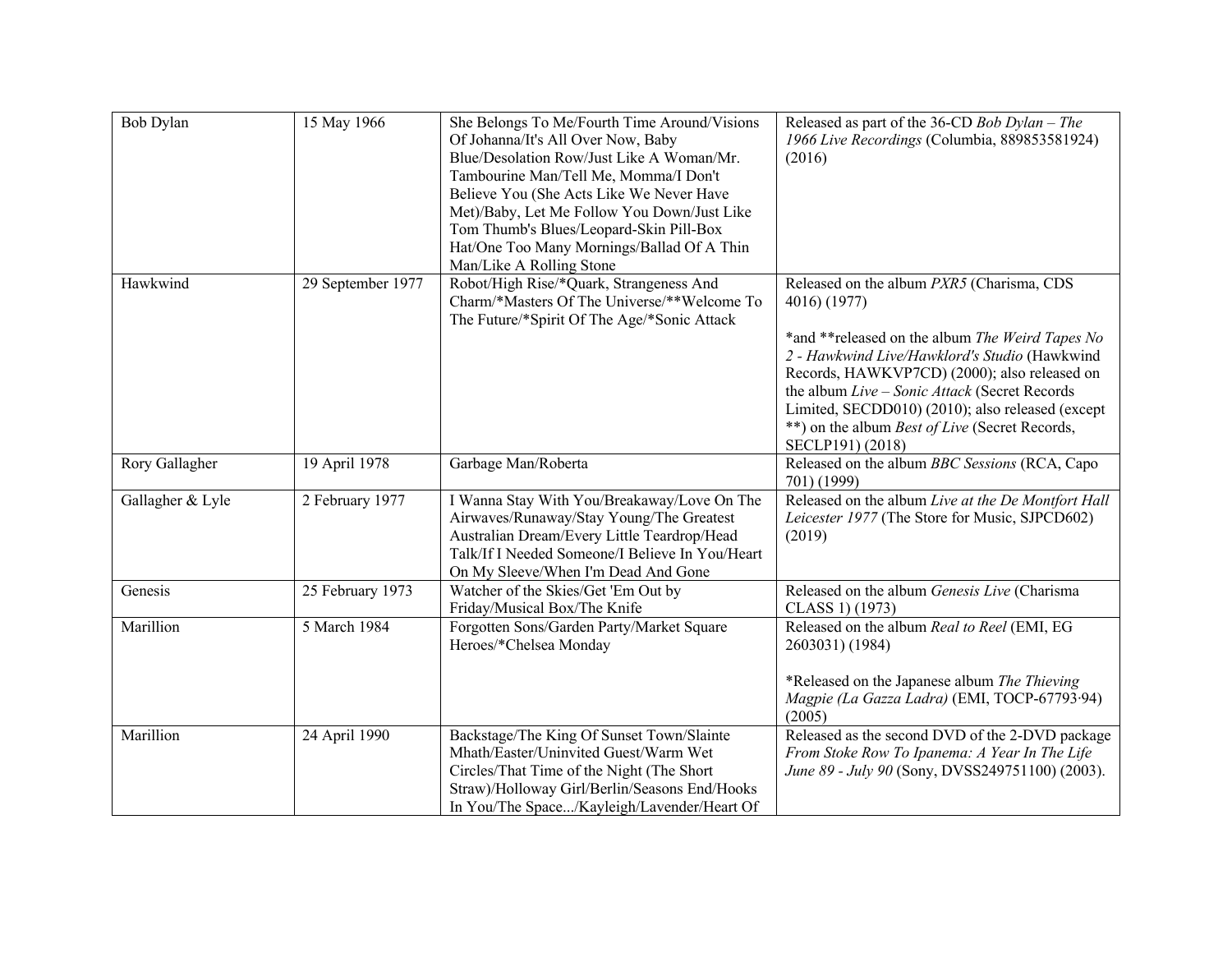|                                                                |                  | Lothian/Incommunicado/After Me/Market Square<br>Heroes                                                                                                                                                                                                                                                                                                                                                                                                                                  | Also released as part of the 8-CD box set Marillion<br>- The Official Bootleg Series Vol. 2 (EMI, 50999 6<br>32521 2 5) (2010)                                                                                      |
|----------------------------------------------------------------|------------------|-----------------------------------------------------------------------------------------------------------------------------------------------------------------------------------------------------------------------------------------------------------------------------------------------------------------------------------------------------------------------------------------------------------------------------------------------------------------------------------------|---------------------------------------------------------------------------------------------------------------------------------------------------------------------------------------------------------------------|
| Marillion                                                      | 28 April 2017    | Faith                                                                                                                                                                                                                                                                                                                                                                                                                                                                                   | Released on the album The Gold - Best Of<br>Convention 2017 (Racket Records, Racket 61)<br>(2017)                                                                                                                   |
| Marillion                                                      | 29 April 2017    | The Leavers                                                                                                                                                                                                                                                                                                                                                                                                                                                                             | Released on the album The Gold - Best Of<br>Convention 2017 (Racket Records, Racket 61)<br>(2017)                                                                                                                   |
| Bill Nelson's Red Noise                                        | 8 March 1979     | Stay Young/Out of Touch                                                                                                                                                                                                                                                                                                                                                                                                                                                                 | Released on the 12" EP Revolt Into Style (12 HAR<br>5183) (1979)                                                                                                                                                    |
| The Sensational Alex<br>Harvey Band                            | 22 May 1976      | Fanfare/The Faith Healer/*Tomahawk Kid/*Isobel<br>Goudie/Amos Moses/Vambo/*Boston Tea<br>Party/*Dance to Your Daddy/*Framed/Delilah                                                                                                                                                                                                                                                                                                                                                     | Released on the album British Tour '76 (Major<br>League Productions, MLP07CD) (2004). *Also<br>released on Alex Harvey: The Last of the Teenage<br>Idols box set (Universal Music Catalogue, 536212-<br>$0)$ (2016) |
| Steeleye Span                                                  | 11 February 1978 | Galtee Farmer/Awake Awake/The Saucy<br>Sailor/The Black Freighter/Hunting the<br>Wren/Sweep, Chimney Sweep/The Duke of Athols<br>Highlanders/Walter Bulwer's Polka/Cam Ye O'er<br>Frae France/The Boar's Head/Seventeen Come<br>Sunday/Rave On                                                                                                                                                                                                                                          | Released on the album Live at the De Montfort Hall<br>Leicester England 1978 (The Store for Music,<br>SJPCD601) (2019)                                                                                              |
| Streetwalkers                                                  | 26 February 1977 | Walking on Waters/Crazy Charade/Me an' Me<br>Horse an' Me Rum/Mama Was Mad/Chilli-Con-<br>Carne/My Friend the Sun/Burlesque/Toenail<br>Draggin'/Run for Cover/Can't Come In                                                                                                                                                                                                                                                                                                             | Released on the album Rip it Up at the DeMontfort<br>(Mystic, MYS CD 212) (2013)                                                                                                                                    |
| Don Van Vliet (aka<br>Captain Beefheart) and<br>The Magic Band | 30 March 1972    | Hair Pie Bake III/Smoking Rio/Hair Pie Bake<br>III/The Mascara Snake/The Mascara Fake/The<br>Mascara For God's Sake/When It Blows It<br>Stacks/Click Clack/Grow Fins/Band Intro/Hobo<br>Chang Ba/I'm Gonna Booglarize You Baby/Old<br>Black Snake/Peon/Abba Zabba/Woe Is Uh Me<br>Bop/Alice in Blunderland/Spitball Scalped a<br>Baby/More/Bass Solo/My Human Gets Me<br>Blues/Steal Softly Through Snow/Saxophone<br>Solo/Saxophone & Drums Medley/Band<br>Introduction/Golden Birdies | Released on the album Don Van Vliet And The<br>Magic Band: Rough, Raw And Amazing Live At<br>Leicester De Montfort Hall 1972 (Dandelion<br>Records, OZIT DAN LP 8024) (2015)                                        |
| Wishbone Ash                                                   | 14 June 1971     | Where Were You Tomorrow                                                                                                                                                                                                                                                                                                                                                                                                                                                                 | Released on the album Pilgrimage (MCA, MDKS<br>8004) (1971)                                                                                                                                                         |